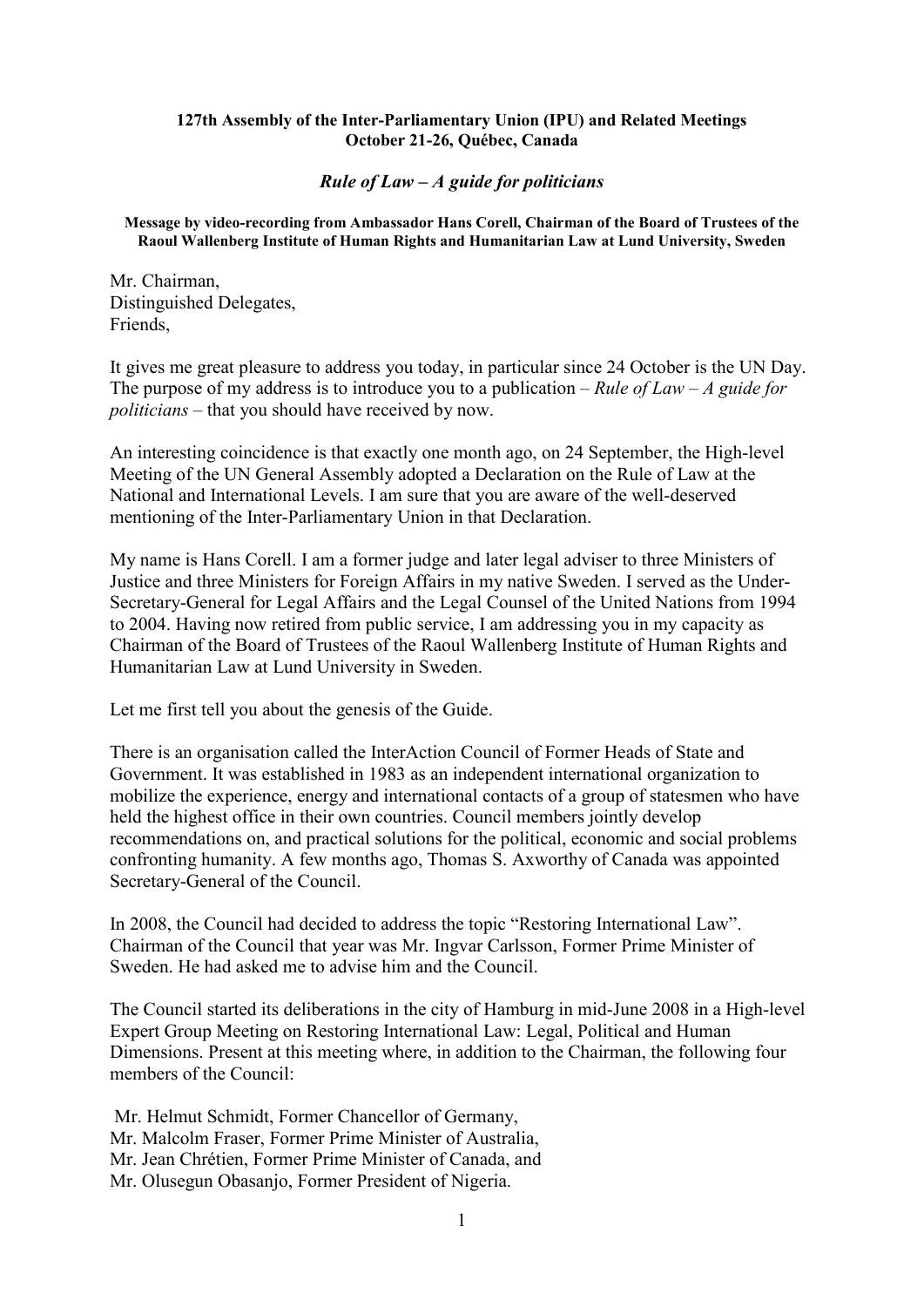During the meeting, the point was made that there was a need to raise the awareness of politicians of the basics of international law and the meaning of the rule of law. In accordance with the Council's working methods, the Chairman delivered a report from the meeting to the plenary session of the Council.

The plenary session of the Council took place in Stockholm the week after, when the five Council members mentioned were joined by former heads of state and government from Austria, Brazil, Colombia, Cyprus, Finland, Germany, Greece, Hong Kong, Iceland, Indonesia, Jamaica, Japan, Jordan, Korea, Mexico, Norway and Tanzania.<sup>1</sup>

The discussion on the rule of law continued, and when the members of the Council adopted their Final Communiqué on 27 June 2008 it contained, among others, the following three recommendations:

- Acknowledging that the challenges mankind faces must be addressed through multilateral solutions within a rule-based international system;
- Encouraging non-governmental organisations to continue their activities in enhancing respect for human rights and the rule of law;
- Calling for all states to devote resources to education on global ethics, the foundations of international law and the meaning of the rule of law at the national and international level.

The more we thought about this Communiqué within the Raoul Wallenberg Institute, the more we believed that there ought to be a follow-up. The then Director of the Wallenberg

 $\overline{a}$ 

<sup>&</sup>lt;sup>1</sup> The following members of the Council were present at the plenary session:

H. E. Mr. Helmut **Schmidt**, Honorary Chairman (Former Chancellor of Germany)

H. E. Mr. Malcolm **Fraser**, Honorary Chairman (Former Prime Minister of Australia)

H. E. Mr. Ingvar **Carlsson**, Co-chairman (Former Prime Minister of Sweden)

H. E. Mr. Jean **Chrétien**, Co-chairman (Former Prime Minister of Canada)

H. E. Mr. Esko **Aho** (Former Prime Minister of the Republic of Finland)

H. E. Mrs. Gro Harlem **Brundtland** (Former Prime Minister of Norway)

H. E. Mrs. Vigdís **Finnbogadóttir** (Former President of the Republic of Iceland)

H. E. Mr. Bacharuddin Jusuf **Habibie** (Former President of the Republic of Indonesia)

H. E. Mr. **Lee** Hong-Koo (Former Prime Minister of Korea)

H. E. Mr. AbdelSalam **Majali** (Former Prime Minister of Jordan)

H. E. Mr. Benjamin William **Mkapa** (Former President of Tanzania)

H. E. Mr. Yoshiro **Mori** (Former Prime Minister of Japan)

H. E. Mr. Olusegun **Obasanjo** (Former President of the Nigeria)

H. E. Mr. Andrés **Pastrana** (Former President of Colombia)

H. E. Mr. Percival N.J. **Patterson** (Former Prime Minister of the Republic of Jamaica)

H. E. Mr. José **Sarney** (Former President of Brazil)

H. E. Mr. Constantinos Georgios **Simitis** (Former Prime Minister of Greece)

H. E. Mr. **Tung** Chee Hwa (Former Chief Executive of Hong Kong)

H. E. Mr. George **Vassiliou** (Former President of Cyprus)

H. E. Mr. Franz **Vranitzky** (Former Chancellor of Austria)

H. E. Mr. Richard von **Weizsäcker** (Former President of Germany)

H. E. Mr. Ernesto **Zedillo** Ponce de Léon (Former President of Mexico)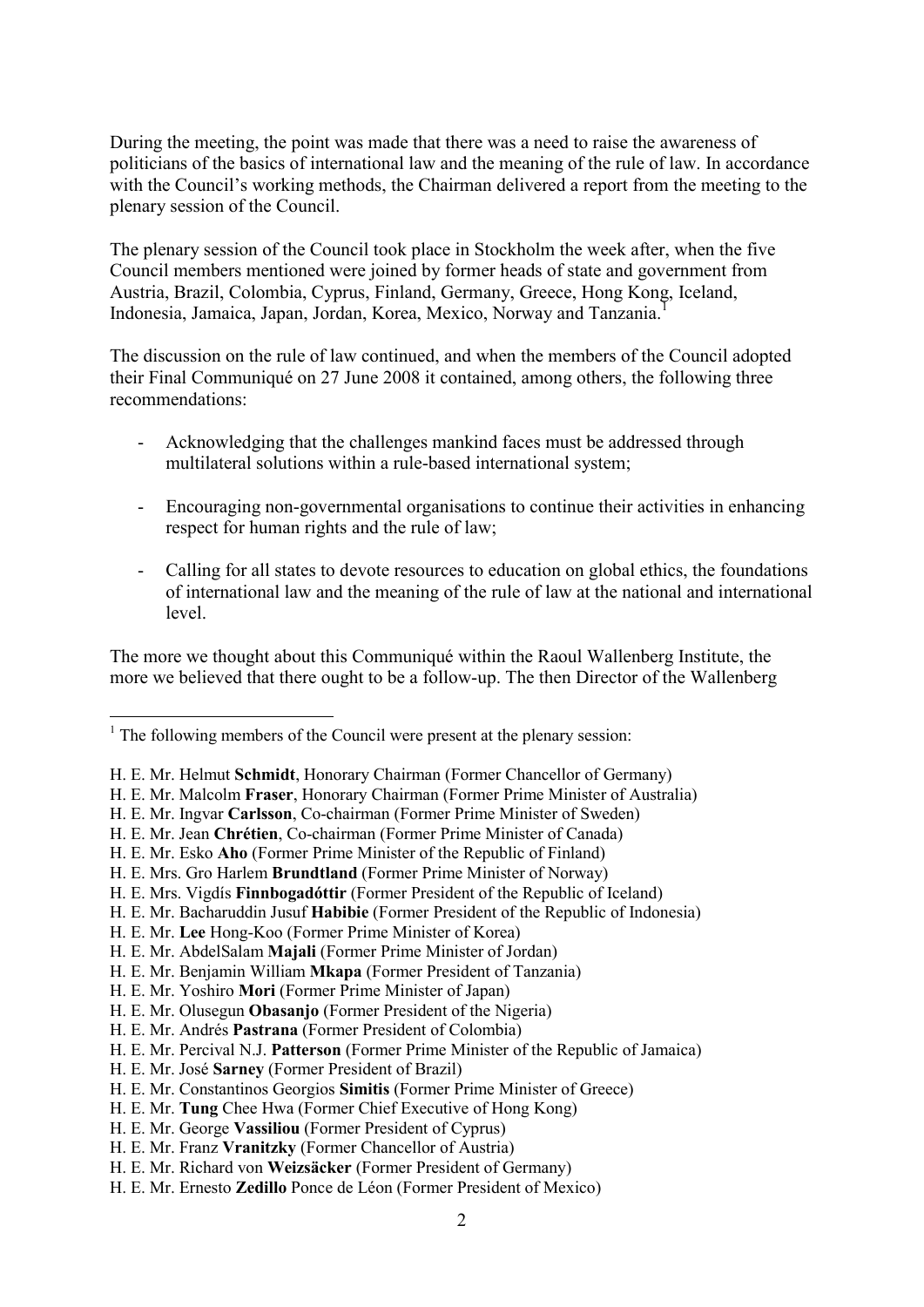Institute, Mr. Leif Holmström, and I contacted a friend in the Netherlands, Mr. Sam Muller, Director of the Hague Institute for the Internationalisation of Law (HiiL). We got together and decided to cooperate in preparing a guide on the rule of law that could be used by politicians all around the world.

Dr Ronald Janse of the Hague Institute was asked to take the lead in preparing a first draft, addressing the fundamental elements of the topic. So he did, and we are most grateful to him for this pioneering effort.

The draft was discussed and further developed within the two Institutes. It was then circulated to the members of the InterAction Council for comments. It was also shared with the Secretariat of the Inter-Parliamentary Union. Let me take this opportunity to thank Secretary General Anders B. Johnsson and his team for the highly pertinent and valuable suggestions and comments that they provided. Needless to say, we were careful to take due note of these contributions.

At all times, the lodestar was that the Guide should be as short as possible so that it could be read by busy politicians in different positions at the national level. At the same time, the Guide should also be useful to other decision-makers and policy-makers and to journalists and others who need to orient themselves in the topic.

The contents of the Guide should be self-explanatory. It is our sincere hope that you will find it useful. As it appears, the Guide can be freely downloaded from the websites of the two Institutes.

Presently, the Guide is available in English only. However, translations are forthcoming in different languages. We are happy to note that, for the worthy cause, translators are providing this assistance *pro bono*.

I would like to use this opportunity to invite you to identify persons in your respective countries who can translate the Guide into as many languages as possible. Please do not hesitate to contact Mr, Rolf Ring of the Raoul Wallenberg Institute, who is in charge of this activity. His address appears in the Guide.

Let me close on the note that the rule of law is certainly not a matter for lawyers only. Quite the contrary! It is an ideal that must be anchored at the grassroots level in all societies. And as politicians, notably members of parliaments from all over the world, you have an obligation to explain this ideal and to defend it.

This brings me to a very serious question based on my own experiences from the United Nations. It is mentioned in the Guide and related to the adoption by the UN General Assembly resolution on the Declaration on the Rule of Law at the National and International Levels of 24 September that I mentioned at the outset.

 I refer to the fact that in some cases members of the Security Council, including permanent members, have violated the UN Charter. A sad example is the war against Iraq in 2003. In that situation, permanent members of the Security Council went to war in violation of both international law and domestic law. The leaders of those countries at that time believed that their national interest required the use of force contrary to the law. They were prepared to